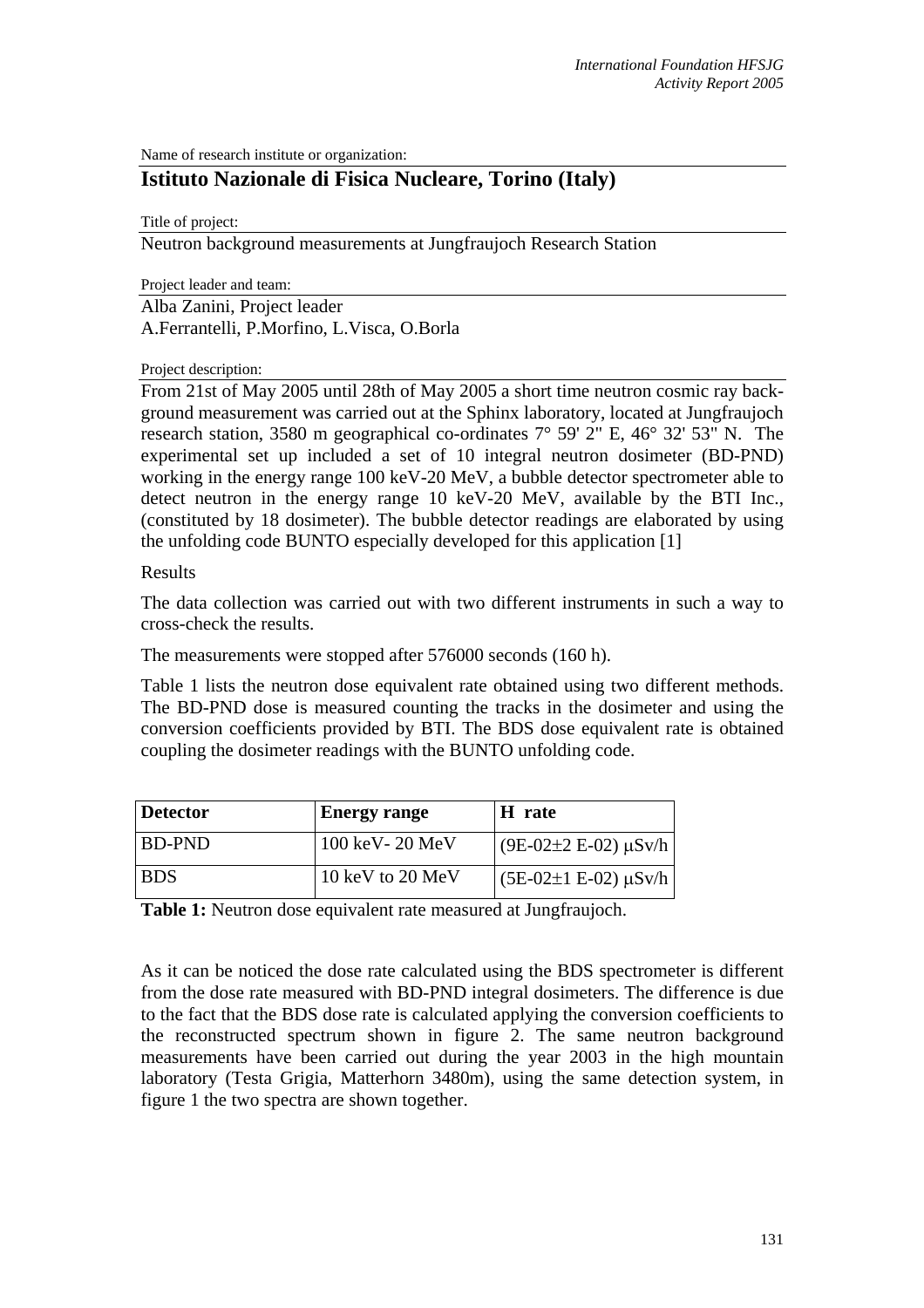As it can be noticed, the expected 1 MeV peak in cosmic rays neutron spectrum is not correctly reconstructed by the unfolding procedure for Jungfraujoch spectrum. The reason is probably due to the fact that the BDS system was not inserted into a pressure box (while it was during Testa Grigia experiments) so that the readings are affected by the high altitude pressure conditions.



**Fig. 1:** Jungfraujoch and Testa Grigia neutron spectra.

Due to the short time exposure and the lack of pressurized container, the measurements are to be considered as a preliminary test. It is necessary to repeat the measure using the pressure box in such a way to cross check the neutron spectrum with the data from other high altitude laboratories. The pressure box will be provided by ASI (Agenzia Spaziale Italiana).

This device is realized by Kayser Italia Factory and is in use for ASI balloon flights and is able to maintain pressure and temperature in extreme conditions as encountered at 40000 meters of altitude. By using this device, it should be possible to perform the neutron measurements outside the laboratory, avoiding the neutron background due to the concrete walls of the building.

## References

[1] A Zanini, F Fasolo, L Visca, E Durisi, M Perosino, J R M Annand and K W Burn, Test of a bubble passive spectrometer for neutron dosimetry, Phys. Med. Biol. 50 No 18 (2005) 4287-4297.

```
Key words:
```
Neutron spectra, bubble detectors.

Internet data bases:

www.to.infn.it/~zanini

Collaborating partners/networks:

Marisa Storini IFSI-INAF Roma

Scientific publications and public outreach 2005:

## **Refereed journal articles**

Akkurt,I, J.O. Adler, J.R.M. Annand, F.Fasolo, K. Hansen, C.Ongaro, A.Reiter, G. Rosner, A. Zanini , Photoneutron Yields from Tungsten in the Energy range of the Giant Dipole Resonance, Physics in Medicine and Biology **48,** 3345-3352, 2003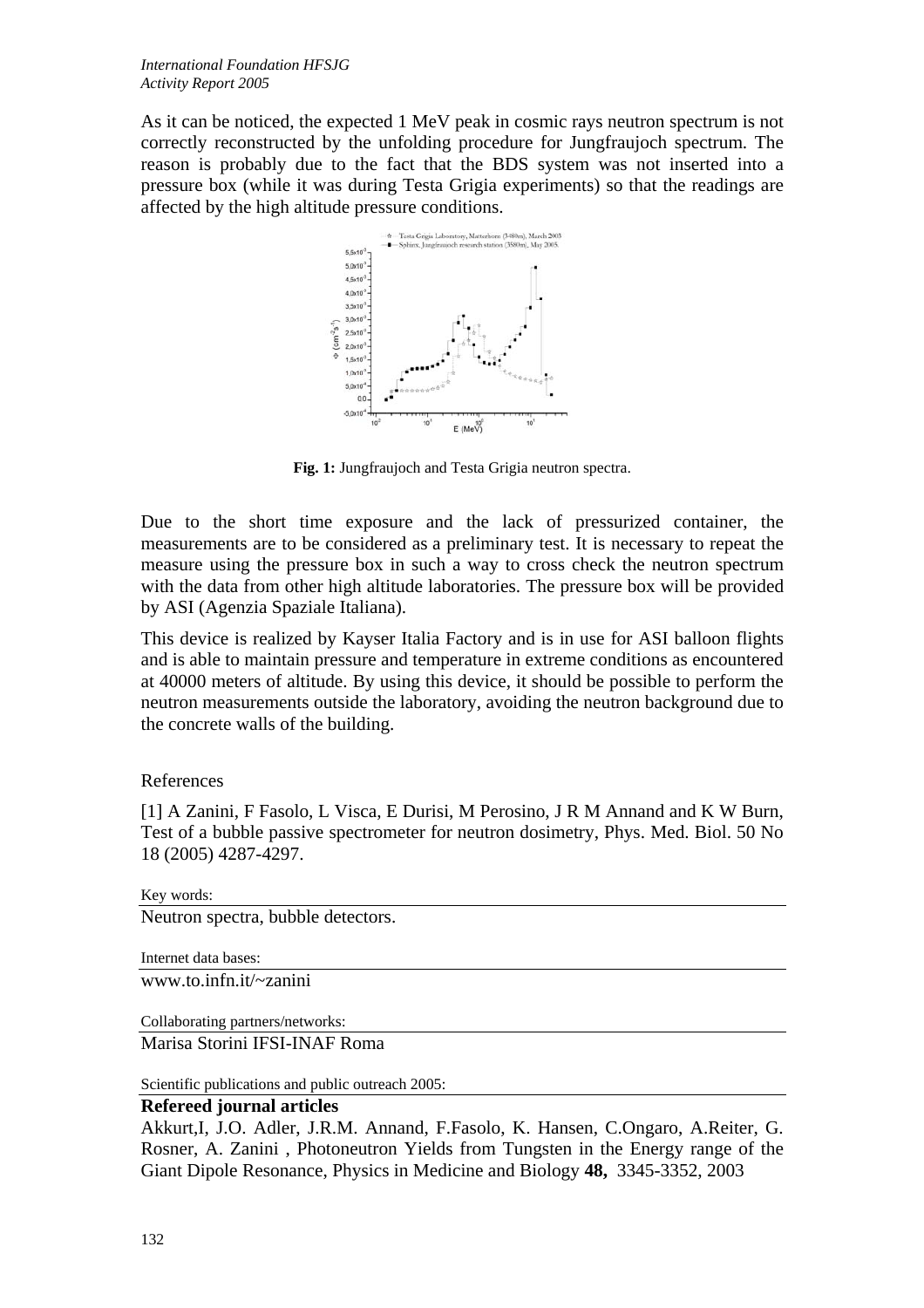Zanini,A, E. Durisi, F. Fasolo, C. Ongaro, L. Visca, U. Nastasi, K.W. Burn, G: Scielzo, J.O. Adler, J.R.M. Annand, G. Rosner, Monte Carlo Simulation of the Photoneutron Field in LINAC Radiotherapy Treatments with Different Collimation Systems, Phys. Med. Biol. **49** (4) 571-582, 2003

Rosi,G,, G. Gambarini, V. Colli, S. Gay, L. Scolari, O. Fiorani, A. Perrone, E. Nava, F. Fasolo, L. Visca, A. Zanini, Dose Measurements in the Thermal Column of the TAPIRO reactor, Rad. Prot. Dosim. **110**, 651-654, 2004

Zanini, A., E. Durisi, F. Fasolo C. Ongaro, U. Nastasi, K.W. Burn, J.R.M. Annand, Neutron Spectra in a Tissue-Equivalent Phantom during Photon Radiotherapy Treatment by linacs, Radiation Protection Dosimetry **110,** 1-4, 157-160, 2004

Zanini, A., E. Durisi, F. Fasolo, M. Storini, O. Saavedra, L. Visca, M. Perosino, Neutron Spectrometry at High Mountain Observatories, Journal of Atmospheric and Solar-Terrestrial Physics, (2005) **67** 8-9, 755-762, 2005

Zanini,A., F Fasolo, L Visca, E Durisi, M Perosino, J R M Annand and K W Burn, Test of a bubble passive spectrometer for neutron dosimetry, Phys. Med. Biol., (2005) **50** 18, 4287-4297.

### **Book sections**

Esposito, D., C. Faraloni, F. Fasolo, A. Margonelli, G. Torzillo, A. Zanini and Maria Teresa Giardi, in Biotechnological Applications of Photosynthetic Proteins: Biochips, Biosensors and Biodevices, Maria Teresa Giardi and Elena V. Piletska (eds.), *Biodevices for Space Research*, Springer Science+ Business Media, New York, New York U.S.A. 212-215, 2005.

Manfredotti, C., C.Ongaro, L.Tommasino and A.Zanini in Researcher's Reference Manual and Data Book, Peter KF Grieder (ed.) *Neutron spectra,* Elsevier Science, ISBN 0444507108, 110-112, (2001).

#### **Conference papers**

Zanini, A., M. Pelliccioni, E. Durisi, F. Fasolo, L. Visca, C. Ongaro, O. Saavedra, Differential Neutron Flux in Atmosphere at Various Geophysical Conditions,  $28<sup>th</sup>$ International Cosmic Ray Conference Tsukuba (Japan),  $31<sup>st</sup>$  July –  $7<sup>th</sup>$  August 2003.

Durisi, E., F. Fasolo, C. Ongaro, O. Saavedra, P.P.Trapani, L. Visca, A.Zanini, High Mountain Observatory Network for studying the role of cosmoc ray flux variability on the atmospheric processes, Proc.International Conference on Cosmic Rays and Dark Matter, July 28-30,2003, Nagoya, Japan.Universal Academy Press Inc. Frontier Science Series **42,** ISSN 0915-8502

## **Edited books**

Zanini,A. (ed.) *Radiation Dosimetry: basic technologies, medical applications, space applications,* Frascati Physics Series **29,** 2002 (ISBN 88-86409-36-2)

Ongaro. C., A.Zanini (eds.) *Neutron Spectrometry and Dosimetry: experimental techniques and MC calculations,* OTTO editore. 2004 (ISBN 88-87503-86-9)

## **Theses**

Perosino M., Biosensor for radiation detection in space application, Thesis, Università Torino, 2004